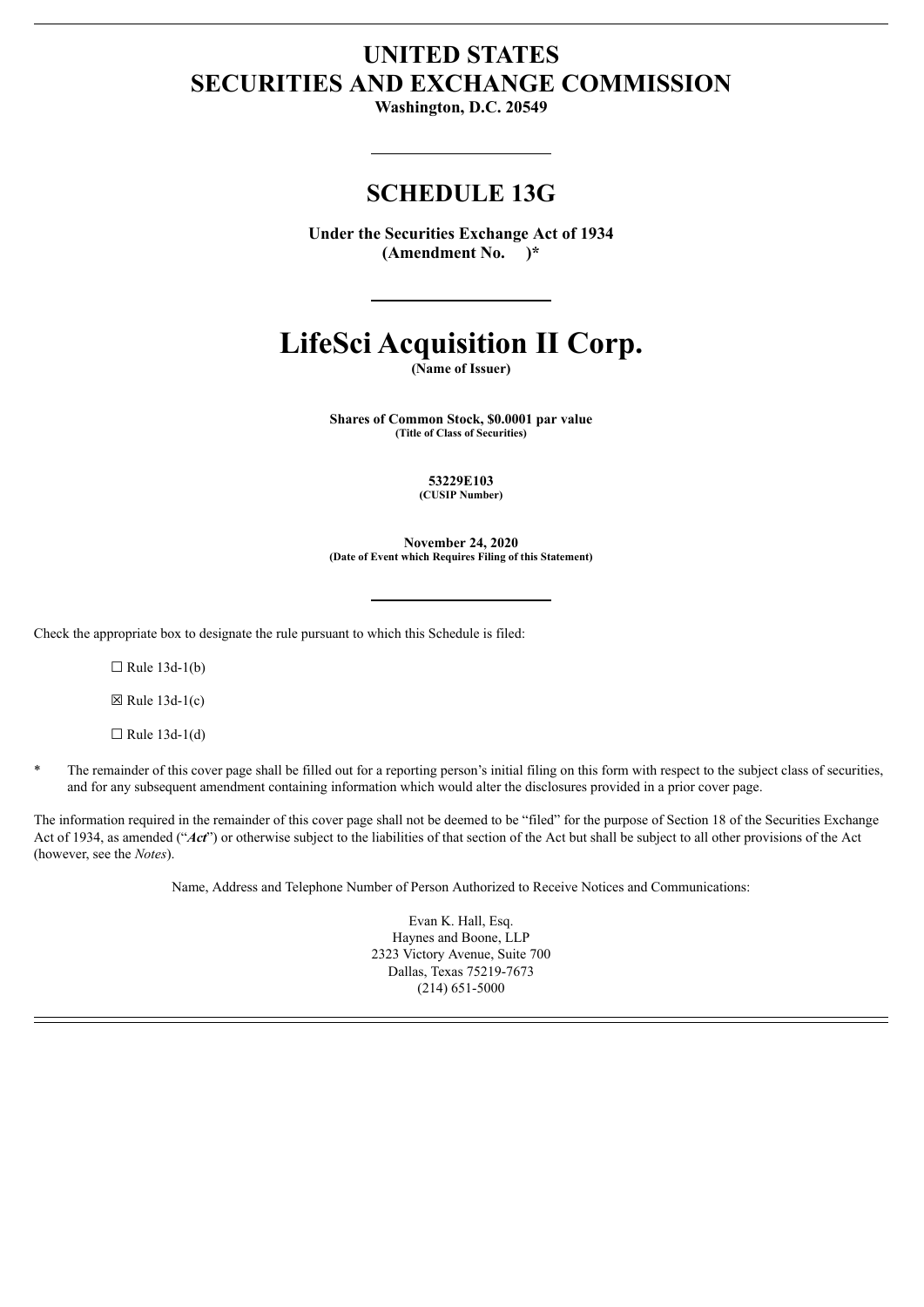|                                                        | <b>CUSIP No. 53229E103</b>           |                                                                                          |                                                                                                   |  |  |
|--------------------------------------------------------|--------------------------------------|------------------------------------------------------------------------------------------|---------------------------------------------------------------------------------------------------|--|--|
| 1                                                      | <b>Names of Reporting Persons</b>    |                                                                                          |                                                                                                   |  |  |
| Ikarian Capital, LLC                                   |                                      |                                                                                          |                                                                                                   |  |  |
|                                                        | (a) $\Box$                           | 2 Check the appropriate box if a member of a Group (see instructions)<br>$(b) \boxtimes$ |                                                                                                   |  |  |
|                                                        |                                      |                                                                                          |                                                                                                   |  |  |
| 3 <sup>1</sup>                                         |                                      | <b>Sec Use Only</b>                                                                      |                                                                                                   |  |  |
|                                                        |                                      |                                                                                          |                                                                                                   |  |  |
| <b>Citizenship or Place of Organization</b><br>$\vert$ |                                      |                                                                                          |                                                                                                   |  |  |
|                                                        |                                      | Delaware                                                                                 |                                                                                                   |  |  |
|                                                        |                                      | 5                                                                                        | <b>Sole Voting Power</b>                                                                          |  |  |
|                                                        | Number of                            |                                                                                          | $\mathbf{0}$                                                                                      |  |  |
|                                                        | <b>Shares</b><br><b>Beneficially</b> | 6                                                                                        | <b>Shared Voting Power</b>                                                                        |  |  |
|                                                        | Owned by                             |                                                                                          | 512,450                                                                                           |  |  |
|                                                        | Each<br><b>Reporting</b>             | $\overline{7}$                                                                           | <b>Sole Dispositive Power</b>                                                                     |  |  |
|                                                        | Person<br>With:                      | 8                                                                                        | $\boldsymbol{0}$                                                                                  |  |  |
|                                                        |                                      |                                                                                          | <b>Shared Dispositive Power</b>                                                                   |  |  |
|                                                        |                                      |                                                                                          | 512,450                                                                                           |  |  |
|                                                        |                                      |                                                                                          | 9 Aggregate Amount Beneficially Owned by Each Reporting Person                                    |  |  |
|                                                        | 512,450                              |                                                                                          |                                                                                                   |  |  |
|                                                        |                                      |                                                                                          | 10 Check box if the aggregate amount in row (9) excludes certain shares (See Instructions) $\Box$ |  |  |
|                                                        |                                      |                                                                                          |                                                                                                   |  |  |
| 11 <sup>1</sup>                                        |                                      |                                                                                          | Percent of class represented by amount in row (9)                                                 |  |  |
|                                                        | $6.4\%$ (1)                          |                                                                                          |                                                                                                   |  |  |
|                                                        |                                      |                                                                                          | 12 Type of Reporting Person (See Instructions)                                                    |  |  |
|                                                        | IA                                   |                                                                                          |                                                                                                   |  |  |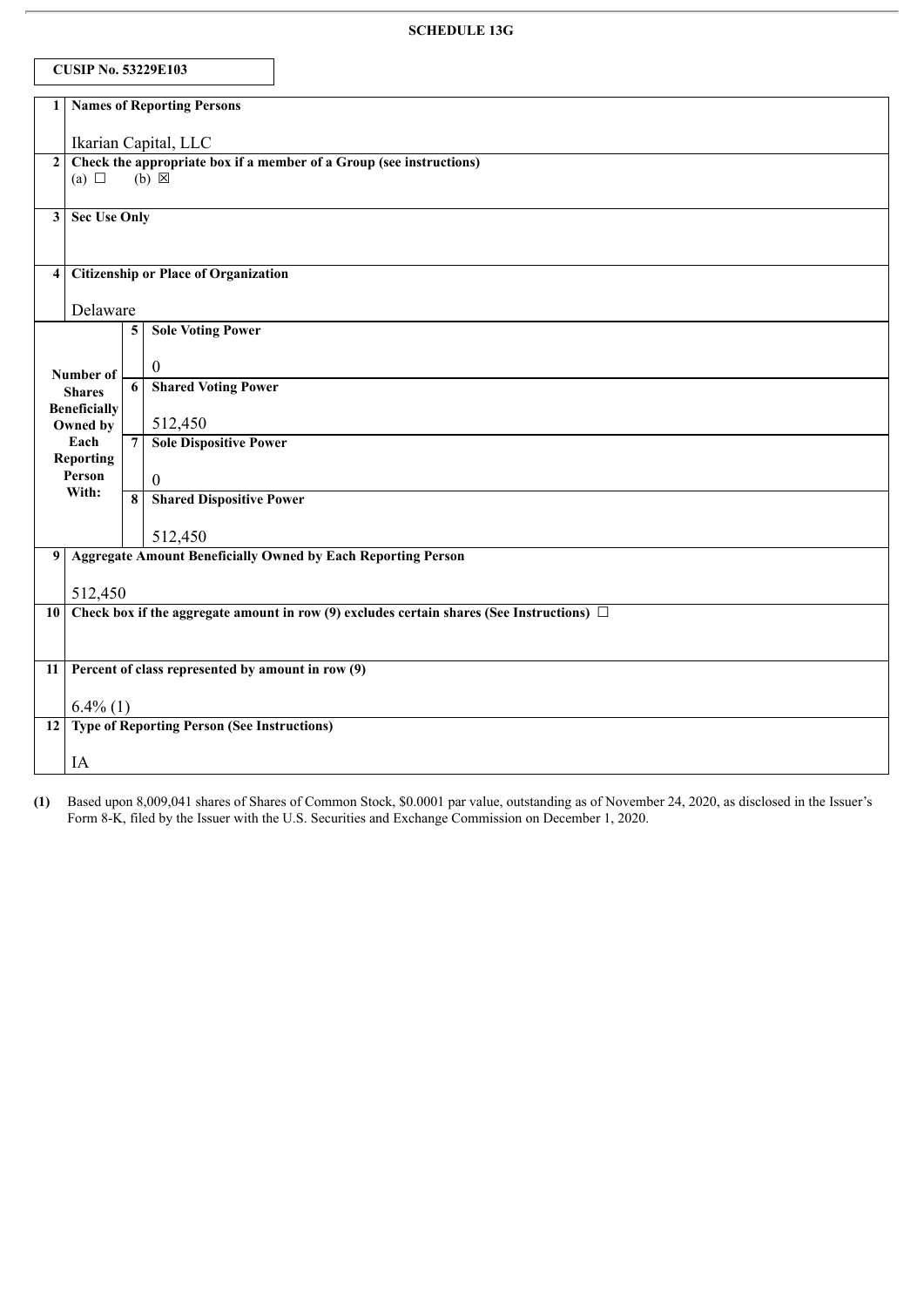|                                                                                       | <b>CUSIP No. 53229E103</b>                                                                     |                         |                                                   |  |  |
|---------------------------------------------------------------------------------------|------------------------------------------------------------------------------------------------|-------------------------|---------------------------------------------------|--|--|
|                                                                                       | 1 Names of Reporting Persons                                                                   |                         |                                                   |  |  |
| Ikarian Healthcare Master Fund, L.P.                                                  |                                                                                                |                         |                                                   |  |  |
| Check the appropriate box if a member of a Group (see instructions)<br>2 <sup>1</sup> |                                                                                                |                         |                                                   |  |  |
| (a) $\Box$<br>$(b) \boxtimes$                                                         |                                                                                                |                         |                                                   |  |  |
| 3                                                                                     | <b>Sec Use Only</b>                                                                            |                         |                                                   |  |  |
|                                                                                       |                                                                                                |                         |                                                   |  |  |
| <b>Citizenship or Place of Organization</b><br>4                                      |                                                                                                |                         |                                                   |  |  |
|                                                                                       |                                                                                                | Cayman Islands          |                                                   |  |  |
|                                                                                       |                                                                                                |                         | <b>5</b> Sole Voting Power                        |  |  |
|                                                                                       | Number of                                                                                      |                         | $\overline{0}$                                    |  |  |
|                                                                                       | <b>Shares</b>                                                                                  | $\overline{6}$          | <b>Shared Voting Power</b>                        |  |  |
|                                                                                       | <b>Beneficially</b><br>Owned by                                                                |                         | 409,131                                           |  |  |
|                                                                                       | Each                                                                                           | $7\phantom{.0}$         | <b>Sole Dispositive Power</b>                     |  |  |
|                                                                                       | <b>Reporting</b><br>Person                                                                     |                         | $\mathbf{0}$                                      |  |  |
|                                                                                       | With:                                                                                          | $\overline{\mathbf{8}}$ | <b>Shared Dispositive Power</b>                   |  |  |
|                                                                                       |                                                                                                |                         | 409,131                                           |  |  |
|                                                                                       | <b>Aggregate Amount Beneficially Owned by Each Reporting Person</b><br>9 <sup>1</sup>          |                         |                                                   |  |  |
|                                                                                       | 409,131                                                                                        |                         |                                                   |  |  |
| 10 <sup>1</sup>                                                                       | Check box if the aggregate amount in row (9) excludes certain shares (See Instructions) $\Box$ |                         |                                                   |  |  |
|                                                                                       |                                                                                                |                         |                                                   |  |  |
| 11                                                                                    |                                                                                                |                         | Percent of class represented by amount in row (9) |  |  |
|                                                                                       | $5.1\%$ (1)                                                                                    |                         |                                                   |  |  |
| 12 Type of Reporting Person (See Instructions)                                        |                                                                                                |                         |                                                   |  |  |
|                                                                                       | PN                                                                                             |                         |                                                   |  |  |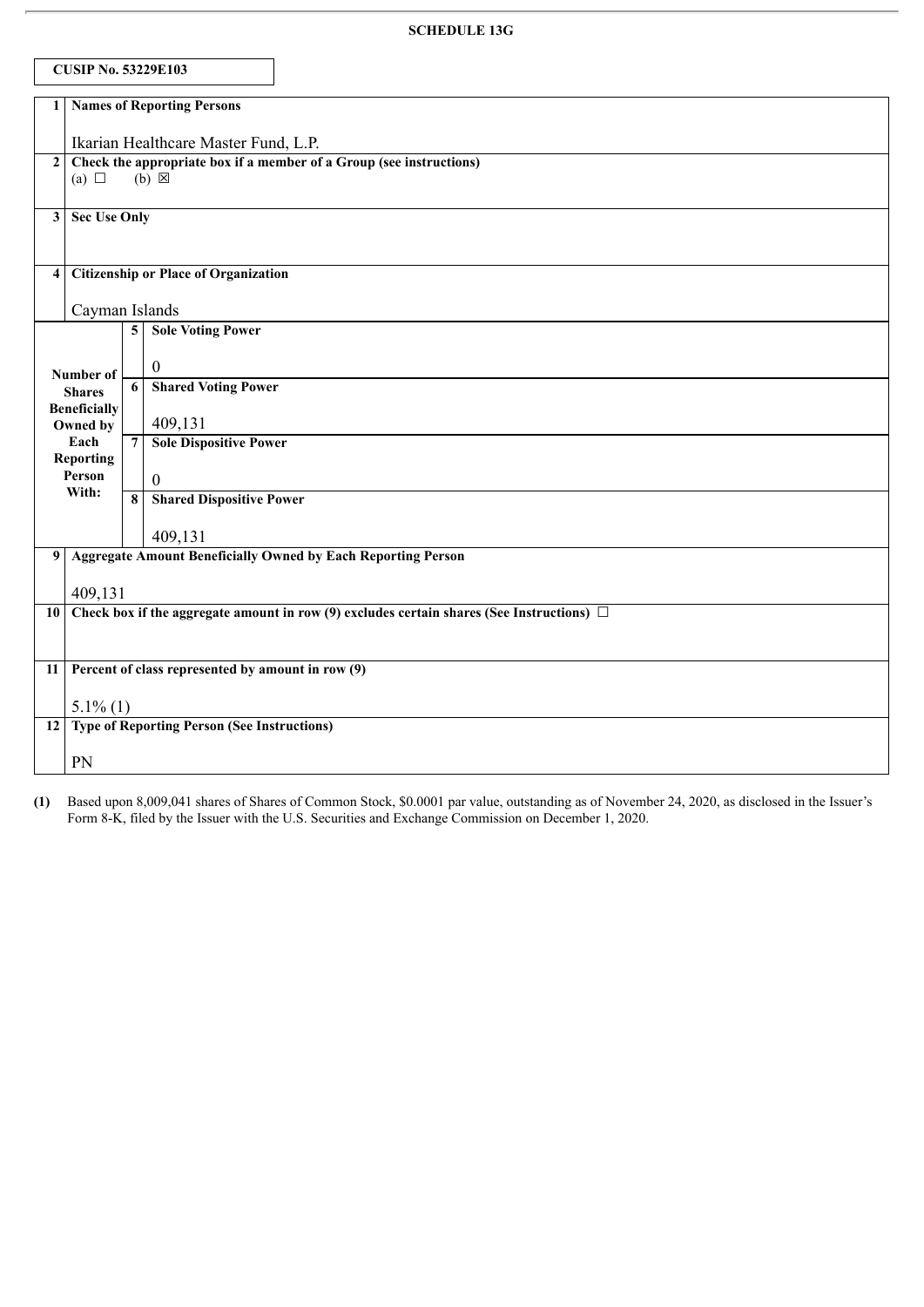|                                                | <b>CUSIP No. 53229E103</b>                                                                             |                         |                                                                     |  |  |
|------------------------------------------------|--------------------------------------------------------------------------------------------------------|-------------------------|---------------------------------------------------------------------|--|--|
|                                                | <b>Names of Reporting Persons</b><br>1 <sup>1</sup>                                                    |                         |                                                                     |  |  |
| Ikarian Healthcare Fund GP, L.P.               |                                                                                                        |                         |                                                                     |  |  |
|                                                | 2 Check the appropriate box if a member of a Group (see instructions)<br>(a) $\Box$<br>$(b) \boxtimes$ |                         |                                                                     |  |  |
| 3 <sup>1</sup>                                 | <b>Sec Use Only</b>                                                                                    |                         |                                                                     |  |  |
| $\vert$                                        |                                                                                                        |                         | <b>Citizenship or Place of Organization</b>                         |  |  |
|                                                | Delaware                                                                                               |                         |                                                                     |  |  |
|                                                |                                                                                                        | $\overline{\mathbf{5}}$ | <b>Sole Voting Power</b>                                            |  |  |
|                                                | Number of                                                                                              |                         | $\boldsymbol{0}$                                                    |  |  |
|                                                | <b>Shares</b>                                                                                          | 6                       | <b>Shared Voting Power</b>                                          |  |  |
|                                                | <b>Beneficially</b><br>Owned by                                                                        |                         | 409,131                                                             |  |  |
|                                                | Each                                                                                                   | $7\phantom{.0}$         | <b>Sole Dispositive Power</b>                                       |  |  |
|                                                | <b>Reporting</b><br>Person                                                                             |                         | $\mathbf{0}$                                                        |  |  |
|                                                | With:                                                                                                  | $\overline{\mathbf{8}}$ | <b>Shared Dispositive Power</b>                                     |  |  |
|                                                |                                                                                                        |                         | 409,131                                                             |  |  |
| 9 <sub>1</sub>                                 |                                                                                                        |                         | <b>Aggregate Amount Beneficially Owned by Each Reporting Person</b> |  |  |
|                                                | 409,131                                                                                                |                         |                                                                     |  |  |
|                                                | 10 Check box if the aggregate amount in row (9) excludes certain shares (See Instructions) $\Box$      |                         |                                                                     |  |  |
| 11                                             | Percent of class represented by amount in row (9)                                                      |                         |                                                                     |  |  |
|                                                |                                                                                                        | $5.1\%$ (1)             |                                                                     |  |  |
| 12 Type of Reporting Person (See Instructions) |                                                                                                        |                         |                                                                     |  |  |
|                                                | PN                                                                                                     |                         |                                                                     |  |  |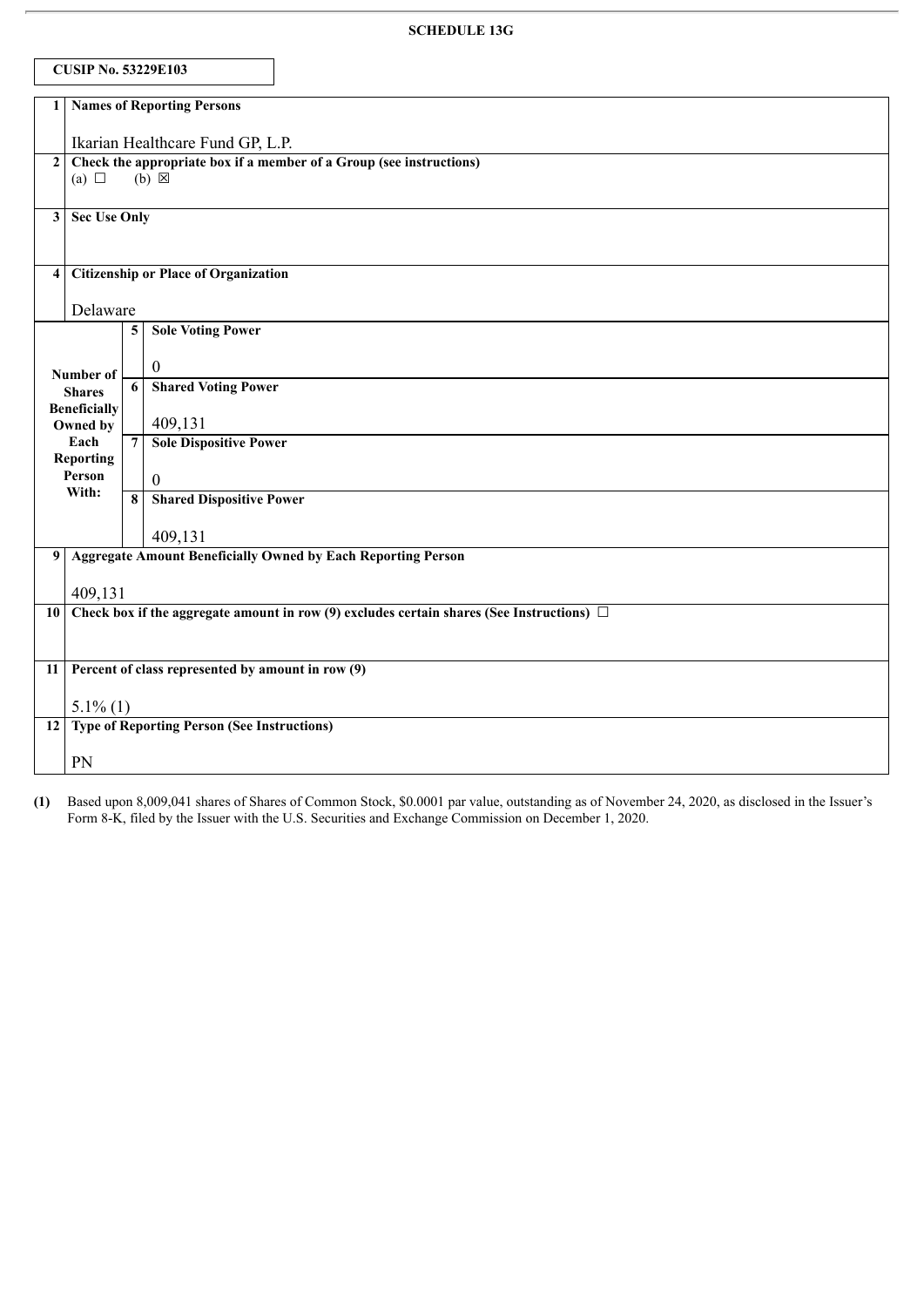|                      | <b>CUSIP No. 53229E103</b>                                                                              |                         |                                                                                                   |  |
|----------------------|---------------------------------------------------------------------------------------------------------|-------------------------|---------------------------------------------------------------------------------------------------|--|
| 1                    | <b>Names of Reporting Persons</b>                                                                       |                         |                                                                                                   |  |
|                      | <b>Chart Westcott</b>                                                                                   |                         |                                                                                                   |  |
|                      | Check the appropriate box if a member of a Group (see instructions)<br>2 <br>$(b) \times$<br>(a) $\Box$ |                         |                                                                                                   |  |
| 3 <sup>1</sup>       | <b>Sec Use Only</b>                                                                                     |                         |                                                                                                   |  |
| $\overline{4}$       | <b>Citizenship or Place of Organization</b>                                                             |                         |                                                                                                   |  |
| <b>United States</b> |                                                                                                         |                         |                                                                                                   |  |
|                      |                                                                                                         | $\overline{\mathbf{5}}$ | <b>Sole Voting Power</b>                                                                          |  |
|                      | Number of                                                                                               |                         | $\overline{0}$                                                                                    |  |
|                      | <b>Shares</b><br><b>Beneficially</b>                                                                    | 6                       | <b>Shared Voting Power</b>                                                                        |  |
|                      | Owned by                                                                                                |                         | 512,450                                                                                           |  |
|                      | Each<br><b>Reporting</b>                                                                                | $\overline{7}$          | <b>Sole Dispositive Power</b>                                                                     |  |
|                      | Person<br>With:                                                                                         |                         | $\overline{0}$                                                                                    |  |
|                      |                                                                                                         | $\overline{\mathbf{8}}$ | <b>Shared Dispositive Power</b>                                                                   |  |
|                      |                                                                                                         |                         | 512,450                                                                                           |  |
| 9                    |                                                                                                         |                         | <b>Aggregate Amount Beneficially Owned by Each Reporting Person</b>                               |  |
|                      | 512,450                                                                                                 |                         |                                                                                                   |  |
|                      |                                                                                                         |                         | 10 Check box if the aggregate amount in row (9) excludes certain shares (See Instructions) $\Box$ |  |
|                      |                                                                                                         |                         | 11 Percent of class represented by amount in row (9)                                              |  |
|                      | $6.4\%$ (1)                                                                                             |                         |                                                                                                   |  |
|                      | 12 Type of Reporting Person (See Instructions)                                                          |                         |                                                                                                   |  |
|                      | IN; HC                                                                                                  |                         |                                                                                                   |  |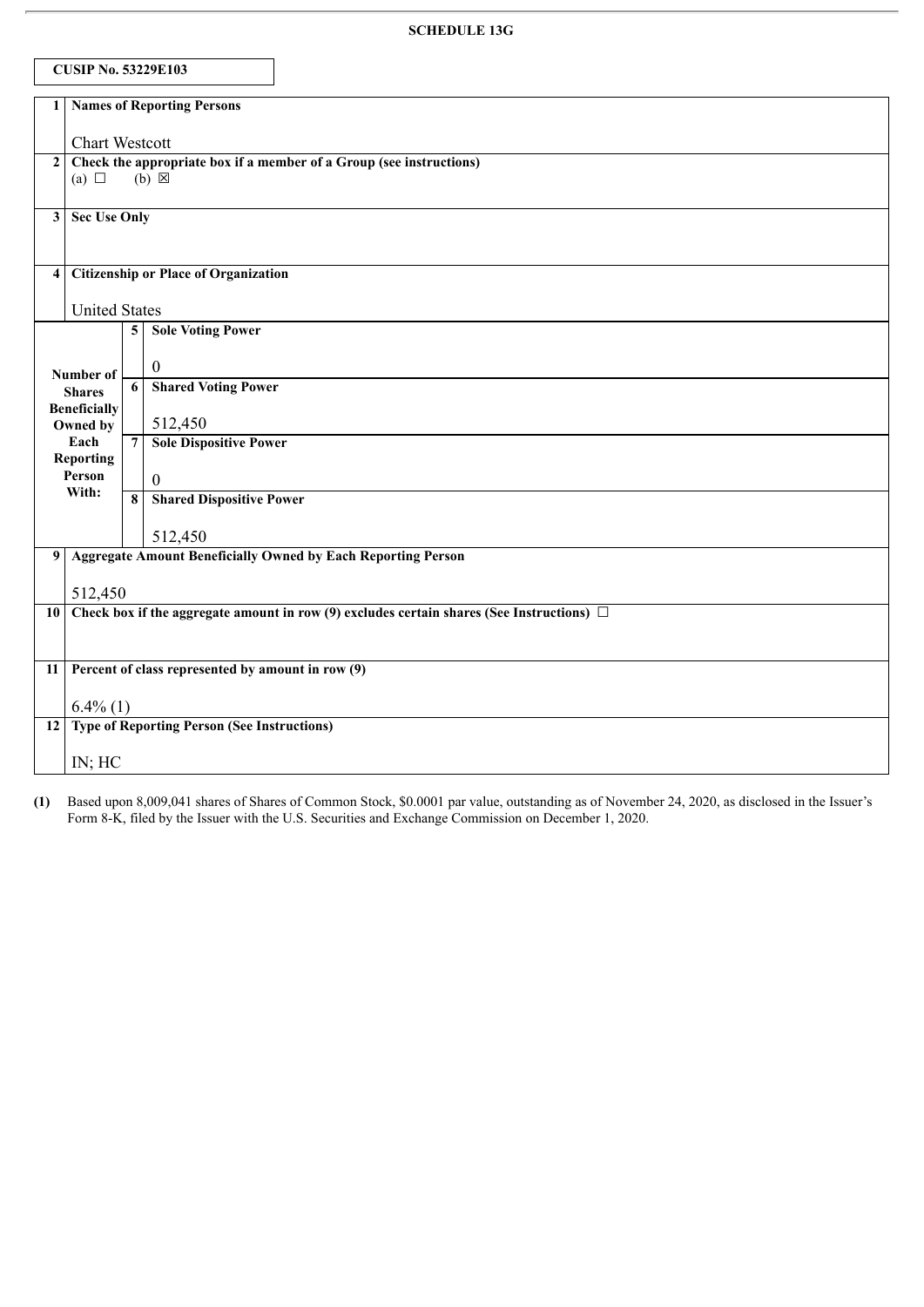| <b>CUSIP No. 53229E103</b>                             |                                                                                                                     |                          |                                                                                                   |  |  |
|--------------------------------------------------------|---------------------------------------------------------------------------------------------------------------------|--------------------------|---------------------------------------------------------------------------------------------------|--|--|
| 1                                                      | <b>Names of Reporting Persons</b>                                                                                   |                          |                                                                                                   |  |  |
| Neil Shahrestani                                       |                                                                                                                     |                          |                                                                                                   |  |  |
|                                                        | Check the appropriate box if a member of a Group (see instructions)<br>2 <sup>1</sup><br>$(b) \times$<br>(a) $\Box$ |                          |                                                                                                   |  |  |
| 3 <sup>1</sup>                                         | Sec Use Only                                                                                                        |                          |                                                                                                   |  |  |
| <b>Citizenship or Place of Organization</b><br>$\vert$ |                                                                                                                     |                          |                                                                                                   |  |  |
|                                                        |                                                                                                                     | United States of America |                                                                                                   |  |  |
|                                                        |                                                                                                                     | $\overline{\mathbf{5}}$  | <b>Sole Voting Power</b>                                                                          |  |  |
|                                                        | Number of                                                                                                           |                          | $\boldsymbol{0}$                                                                                  |  |  |
|                                                        | <b>Shares</b><br><b>Beneficially</b>                                                                                | 6                        | <b>Shared Voting Power</b>                                                                        |  |  |
|                                                        | Owned by                                                                                                            |                          | 512,450                                                                                           |  |  |
|                                                        | Each<br><b>Reporting</b>                                                                                            | $\overline{7}$           | <b>Sole Dispositive Power</b>                                                                     |  |  |
|                                                        | Person<br>With:                                                                                                     | $\overline{\mathbf{8}}$  | $\overline{0}$                                                                                    |  |  |
|                                                        |                                                                                                                     |                          | <b>Shared Dispositive Power</b>                                                                   |  |  |
|                                                        |                                                                                                                     |                          | 512,450                                                                                           |  |  |
| 9 <sup>1</sup>                                         |                                                                                                                     |                          | <b>Aggregate Amount Beneficially Owned by Each Reporting Person</b>                               |  |  |
|                                                        | 512,450                                                                                                             |                          |                                                                                                   |  |  |
|                                                        |                                                                                                                     |                          | 10 Check box if the aggregate amount in row (9) excludes certain shares (See Instructions) $\Box$ |  |  |
| 11                                                     |                                                                                                                     |                          | Percent of class represented by amount in row (9)                                                 |  |  |
|                                                        | $6.4\%$ (1)                                                                                                         |                          |                                                                                                   |  |  |
|                                                        | 12 Type of Reporting Person (See Instructions)                                                                      |                          |                                                                                                   |  |  |
|                                                        | IN; HC                                                                                                              |                          |                                                                                                   |  |  |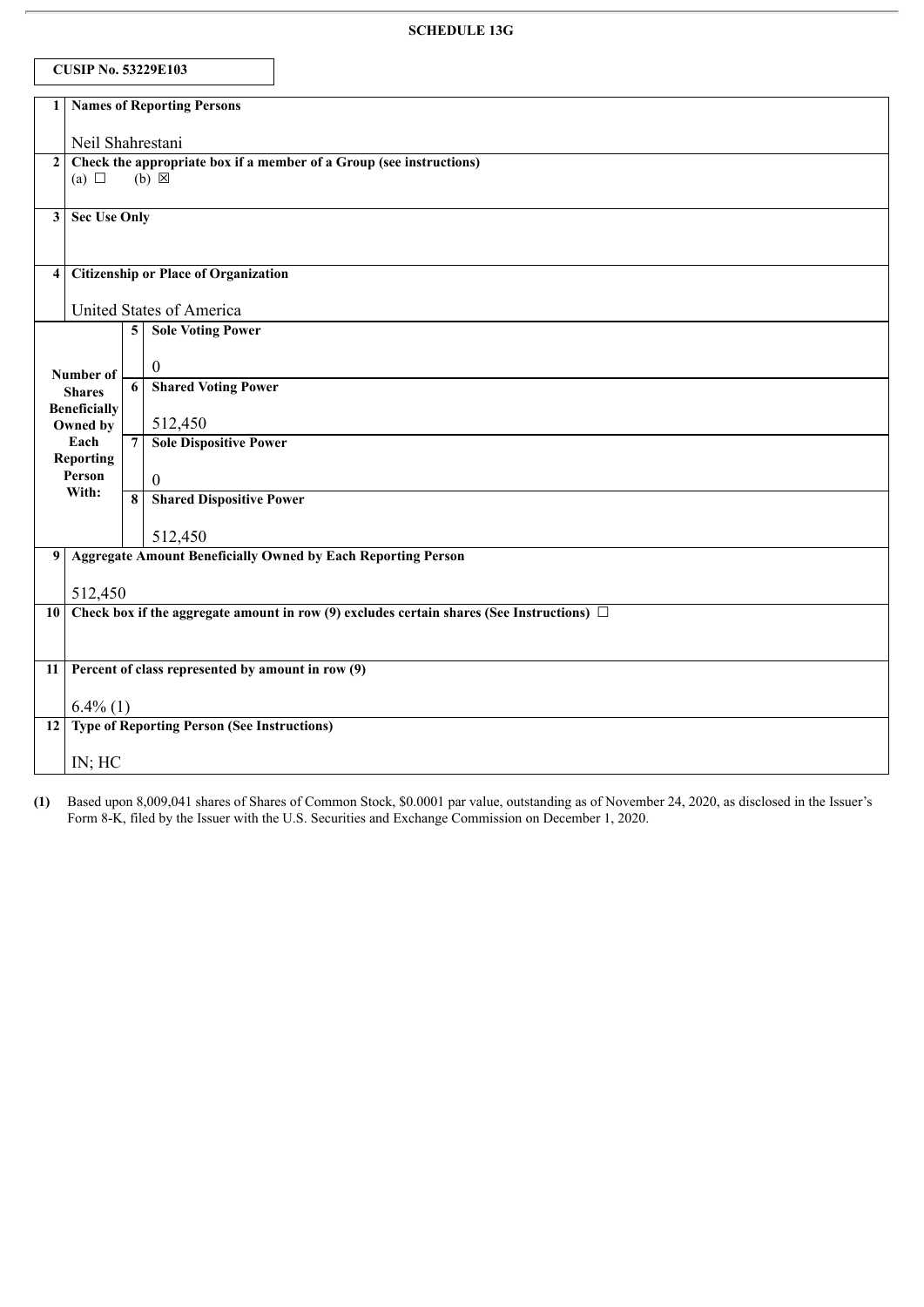#### **Item 1.**

# **(a) Name of Issuer:**

LifeSci Acquisition II Corp.

## **(b) Address of Issuer's Principal Executive Offices:**

250 W. 55th St., #3401, New York, New York 10019

#### **Item 2.**

#### **(a) Name of Person Filing:**

This statement is jointly filed by and on behalf of each of Ikarian Capital, LLC, a Delaware limited liability company ("*Ikarian Capital*"), Ikarian Healthcare Master Fund, L.P, a Cayman Islands exempted limited partnership (the "*Fund*"), Ikarian Healthcare Fund GP, L.P., a Delaware limited partnership ("*Ikarian GP*"), Chart Westcott and Neil Shahrestani (collectively referred herein as the "*Reporting Persons*"). Ikarian Capital is the investment manager of, and may be deemed to indirectly beneficially own securities owned by, the Fund. Ikarian GP is the general partner of, and may be deemed to indirectly beneficially own securities owned by, the Fund. Ikarian Capital is also the general partner of, and may be deemed to indirectly beneficially own, securities beneficially owned by Ikarian GP. Ikarian Capital is a sub-advisor for certain separate managed accounts (collectively, the "*Managed Accounts*") and may be deemed to indirectly beneficially own securities owned by the Managed Accounts. Ikarian Capital is ultimately owned and controlled by Chart Westcott Living Trust, of which Mr. Westcott serves as the sole trustee (the "*Trust*"), and indirectly by Mr. Shahrestani. Accordingly, each of Mr. Westcott, as sole trustee of the Trust, and Mr. Shahrestani may be deemed to indirectly beneficially own securities beneficially owned by, Ikarian Capital. The Fund and the Managed Accounts are the record and direct beneficial owners of the securities covered by this statement. The Fund disclaims beneficial ownership of the shares held by the Managed Accounts.

Each Reporting Person declares that neither the filing of this statement nor anything herein shall be construed as an admission that such person is, for the purposes of Section 13(d) or 13(g) of the Act or any other purpose, the beneficial owner of any securities covered by this statement.

Each Reporting Person may be deemed to be a member of a group with respect to the issuer or securities of the issuer for the purpose of Section 13(d) or 13(g) of the Act. Each of the Reporting Persons declares that neither the filing of this statement nor anything herein shall be construed as an admission that such person is, for the purpose of Section 13(d) or 13(g) of the Act or any other purpose, (i) acting (or has agreed or is agreeing to act together with any other person) as a partnership, limited partnership, syndicate, or other group for the purpose of acquiring, holding, or disposing of securities of the issuer or otherwise with respect to the issuer or any securities of the issuer or (ii) a member of any group with respect to the issuer or any securities of the issuer.

## **(b) Address of Principal Business Office or, if None, Residence:**

The address of the principal business office of each of the Reporting Persons is c/o Ikarian Capital, LLC, 100 Crescent Court, Suite 1620, Dallas, Texas 75201.

#### **(c) Citizenship:**

See Item 4 on the cover page(s) hereto.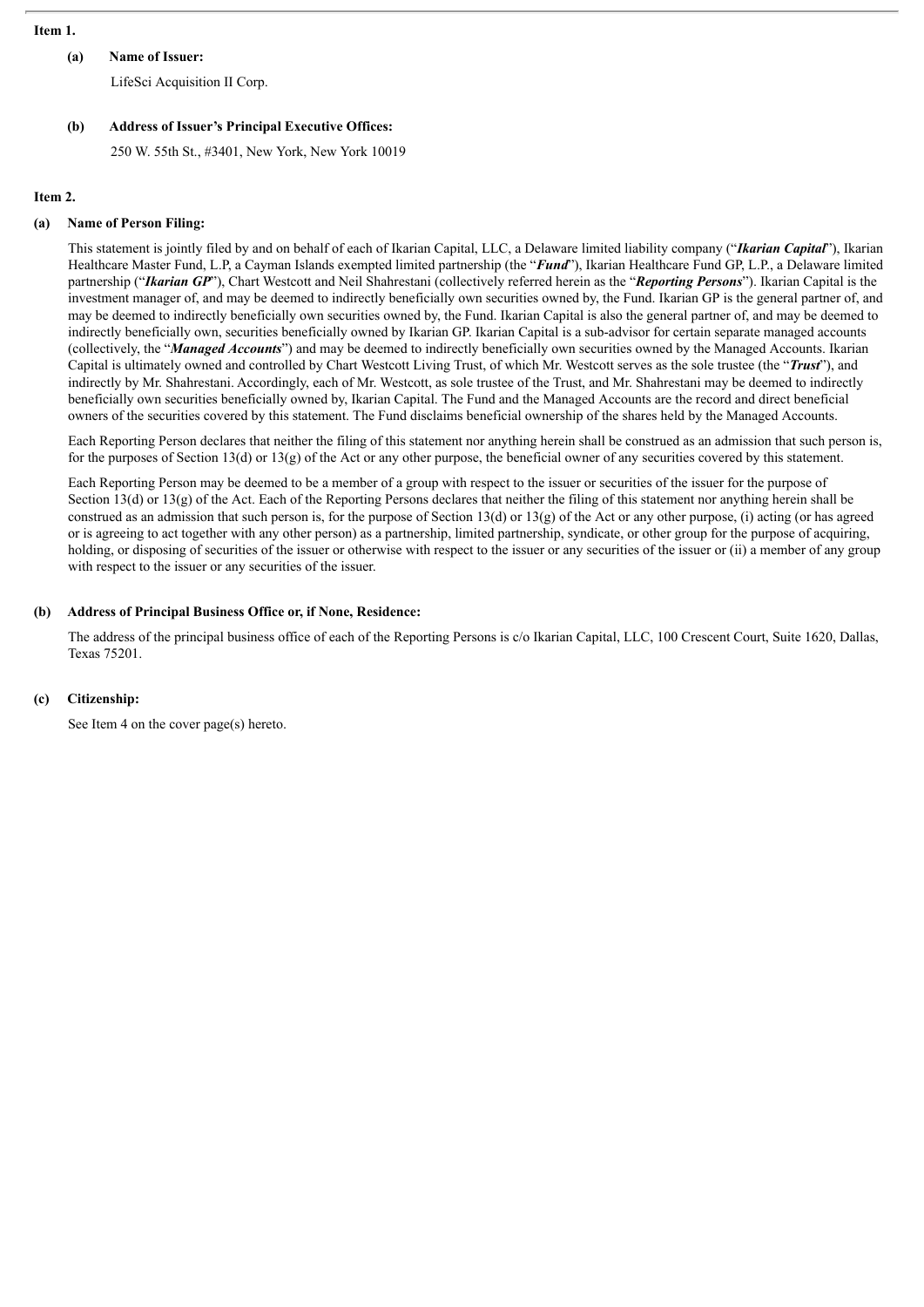#### **(d) Title and Class of Securities:**

Shares of Common Stock, \$0.0001 par value

# **(e) CUSIP No.:**

53229E103

| Item 3. | If this statement is filed pursuant to §§ 240.13d-1(b) or 240.13d-2(b) or (c), check whether the person filing is a: |                                                                                                                                                                                           |  |  |
|---------|----------------------------------------------------------------------------------------------------------------------|-------------------------------------------------------------------------------------------------------------------------------------------------------------------------------------------|--|--|
| (a)     | ப                                                                                                                    | Broker or dealer registered under Section 15 of the Act;                                                                                                                                  |  |  |
| (b)     | $\Box$                                                                                                               | Bank as defined in Section $3(a)(6)$ of the Act;                                                                                                                                          |  |  |
| (c)     | □                                                                                                                    | Insurance company as defined in Section $3(a)(19)$ of the Act;                                                                                                                            |  |  |
| (d)     | □                                                                                                                    | Investment company registered under Section 8 of the Investment Company Act of 1940;                                                                                                      |  |  |
| (e)     | □                                                                                                                    | An investment adviser in accordance with Rule $13d-1(b)(1)(ii)(E)$ ;                                                                                                                      |  |  |
| (f)     | □                                                                                                                    | An employee benefit plan or endowment fund in accordance with Rule $13d-1(b)(1)(ii)(F)$ ;                                                                                                 |  |  |
| (g)     | $\Box$                                                                                                               | A parent holding company or control person in accordance with Rule $13d-1(b)(1)(ii)(G)$ ;                                                                                                 |  |  |
| (h)     | $\Box$                                                                                                               | A savings associations as defined in Section 3(b) of the Federal Deposit Insurance Act (12 U.S.C. 1813);                                                                                  |  |  |
| (i)     | ⊔                                                                                                                    | A church plan that is excluded from the definition of an investment company under section $3(c)(14)$ of the Investment Company<br>Act of 1940;                                            |  |  |
| (j)     | □                                                                                                                    | A non-U.S. institution in accordance with Rule $240.13d-1(b)(1)(ii)(J)$ ;                                                                                                                 |  |  |
| (k)     | □                                                                                                                    | Group, in accordance with Rule 240.13d-1(b)(1)(ii)(K). If filing as a non-U.S. institution in accordance with Rule 240.13d-1(b)(1)<br>$(ii)(J)$ , please specify the type of institution: |  |  |

# **Item 4. Ownership**

- **(a) Amount Beneficially Owned as of the time of filing:** See Item 9 on the cover pages(s) hereto.
- **(b) Percent of Class as of the time of filing:** See Item 11 on the cover page(s) hereto.

# **(c) As of the time of filing, number of shares as to which such person has:**

- **(i) Sole power to vote or to direct the vote:** See Item 5 on the cover pages hereto.
- **(ii) Shared power to vote or to direct the vote:** See Item 6 on the cover pages hereto.
- **(iii) Sole power to dispose or to direct the disposition of:** See Item 7 on the cover pages hereto.
- **(iv) Shared power to dispose or to direct the disposition of:** See Item 8 on the cover pages hereto.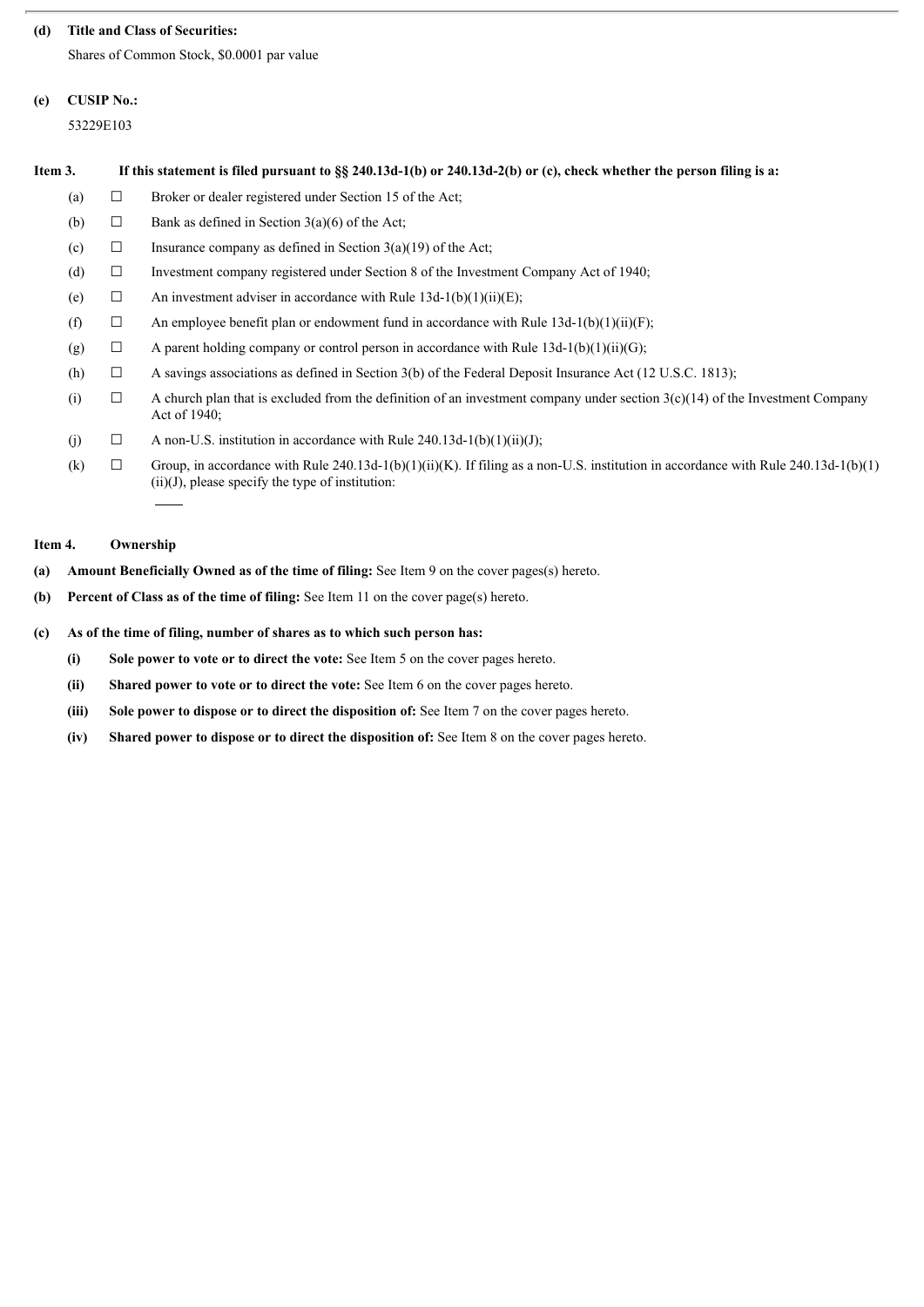#### **Item 5. Ownership of Five Percent or Less of a Class.**

If this statement is being filed to report the fact that as of the date hereof the Reporting Persons have ceased to be the beneficial owners of more than five percent of the class of securities, check the following  $\Box$ .

#### **Item 6. Ownership of more than Five Percent on Behalf of Another Person.**

The information set forth in Item 2(a) is incorporated by reference herein.

#### Item 7. Identification and classification of the subsidiary which acquired the security being reported on by the parent holding company or **control person.**

Not applicable.

#### **Item 8. Identification and classification of members of the group.**

Not applicable.

#### **Item 9. Notice of Dissolution of Group.**

Not applicable.

#### **Item 10. Certifications.**

By signing below I certify that, to the best of my knowledge and belief, the securities referred to above were not acquired and are not held for the purpose of or with the effect of changing or influencing the control of the issuer of the securities and were not acquired and are not held in connection with or as a participant in any transaction having that purpose or effect other than activities solely in connection with a nomination under § 240.14a-11.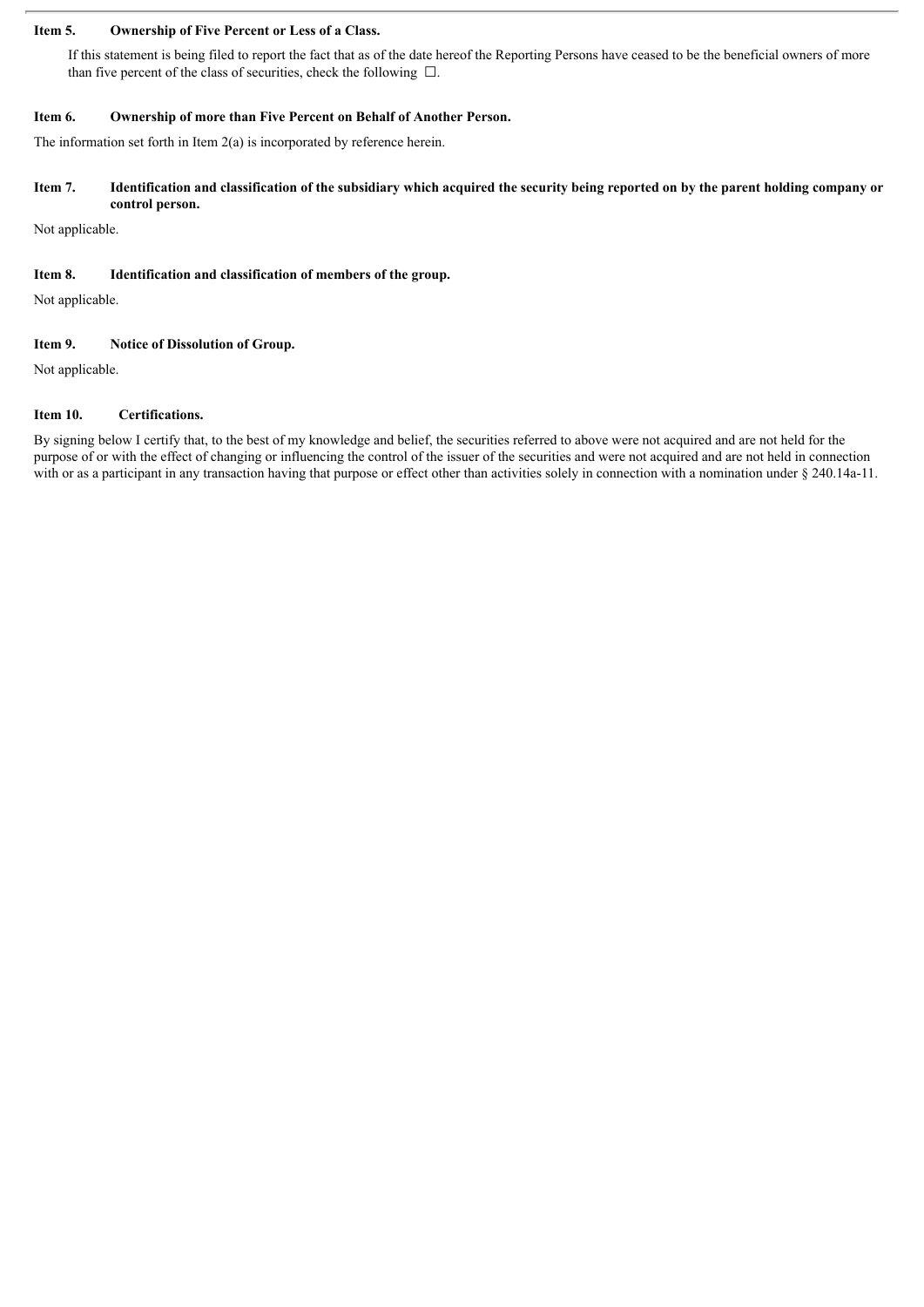#### **SIGNATURE**

After reasonable inquiry and to the best of my knowledge and belief, I certify that the information set forth in this statement is true, complete and correct.

Dated: January 11, 2021

#### **IKARIAN CAPITAL, LLC**

- By: Chart Westcott Living Trust
- Its: Manager
- By: /s/ Chart Westcott

Chart Westcott, Trustee

#### **IKARIAN HEALTHCARE MASTER FUND, L.P.**

- By: Ikarian Healthcare Fund GP, L.P.
- Its: General Partner
- By: Ikarian Capital, LLC
- Its: General Partner
- By: Chart Westcott Living Trust Its: Manager
- By: /s/ Chart Westcott Chart Westcott, Trustee

#### **IKARIAN HEALTHCARE FUND GP, L.P.**

- By: Ikarian Capital, LLC Its: General Partner
- By: Chart Westcott Living Trust
- Its: Manager
- By: /s/ Chart Westcott Chart Westcott, Trustee

#### **CHART WESTCOTT LIVING TRUST**

By: /s/ Chart Westcott Chart Westcott, Trustee

#### **NEIL SHAHRESTANI**

/s/ Neil Shahrestani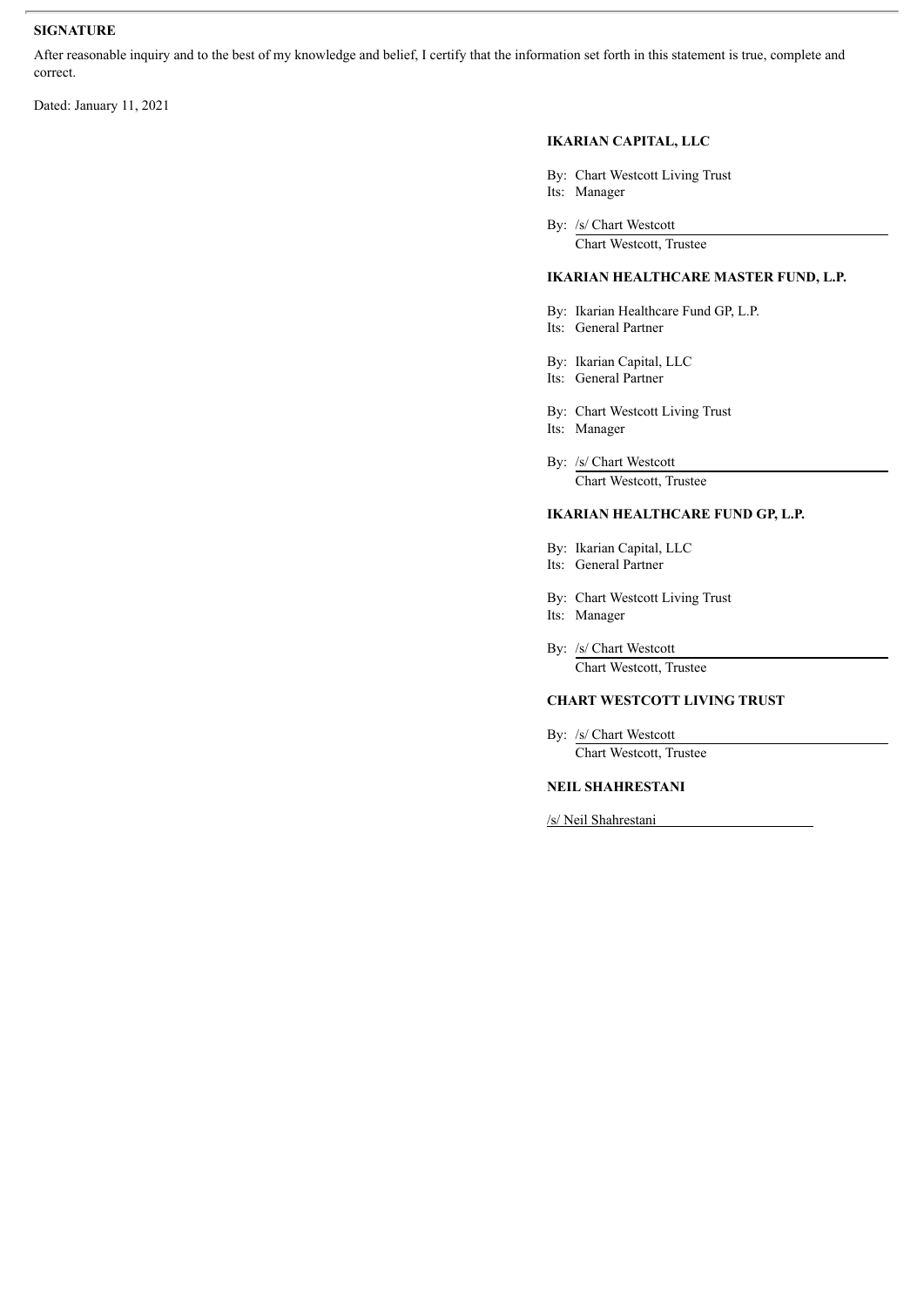# **Exhibit Description of Exhibit**

**99.1** Joint Filing Agreement (filed herewith).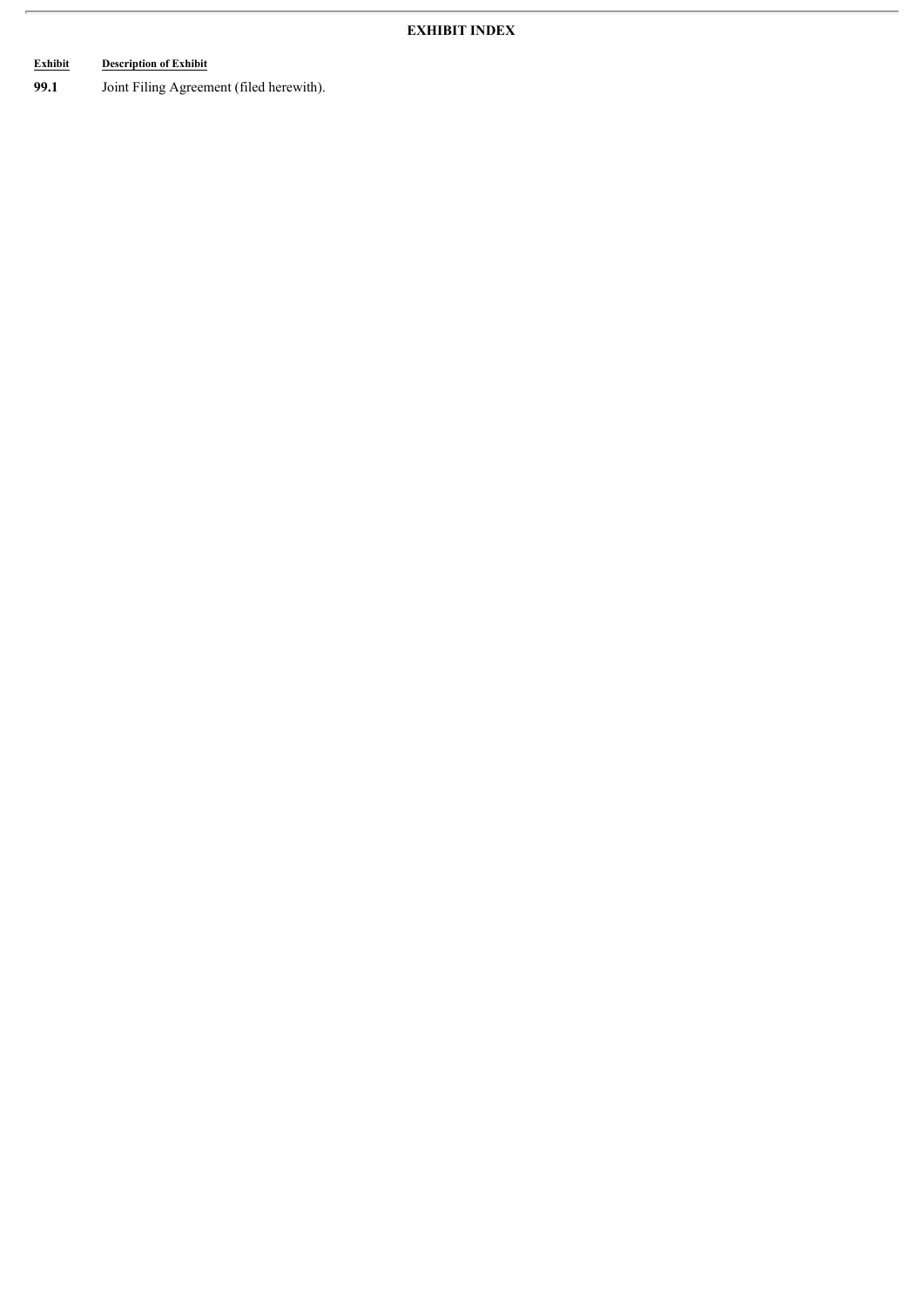#### **JOINT FILING AGREEMENT**

#### **January 11, 2021**

Pursuant to and in accordance with the Securities Exchange Act of 1934, as amended (the "*Act*"), and the rules and regulations thereunder, each party hereto hereby agrees to the joint filing, on behalf of each of them, of any filing required by such party under Section 13 or Section 16 of the Act or any rule or regulation thereunder (including any amendment, restatement, supplement, and/or exhibit thereto) with the Securities and Exchange Commission (and, if such security is registered on a national securities exchange, also with the exchange), and further agrees to the filing, furnishing, and/or incorporation by reference of this Joint Filing Agreement as an exhibit thereto. This Joint Filing Agreement shall remain in full force and effect until revoked by any party hereto in a signed writing provided to each other party hereto, and then only with respect to such revoking party.

IN WITNESS WHEREOF, each party hereto, being duly authorized, has caused this Joint Filing Agreement to be executed and effective as of the date first written above.

#### **IKARIAN CAPITAL, LLC**

By: Chart Westcott Living Trust Its: Manager

By: /s/ Chart Westcott

Chart Westcott, Trustee

#### **IKARIAN HEALTHCARE MASTER FUND, L.P.**

- By: Ikarian Healthcare Fund GP, L.P.
- Its: General Partner
- By: Ikarian Capital, LLC
- Its: General Partner
- By: Chart Westcott Living Trust
- Its: Manager
- By: /s/ Chart Westcott Chart Westcott, Trustee

#### **IKARIAN HEALTHCARE FUND GP, L.P.**

- By: Ikarian Capital, LLC
- Its: General Partner
- By: Chart Westcott Living Trust
- Its: Manager
- By: /s/ Chart Westcott

Chart Westcott, Trustee